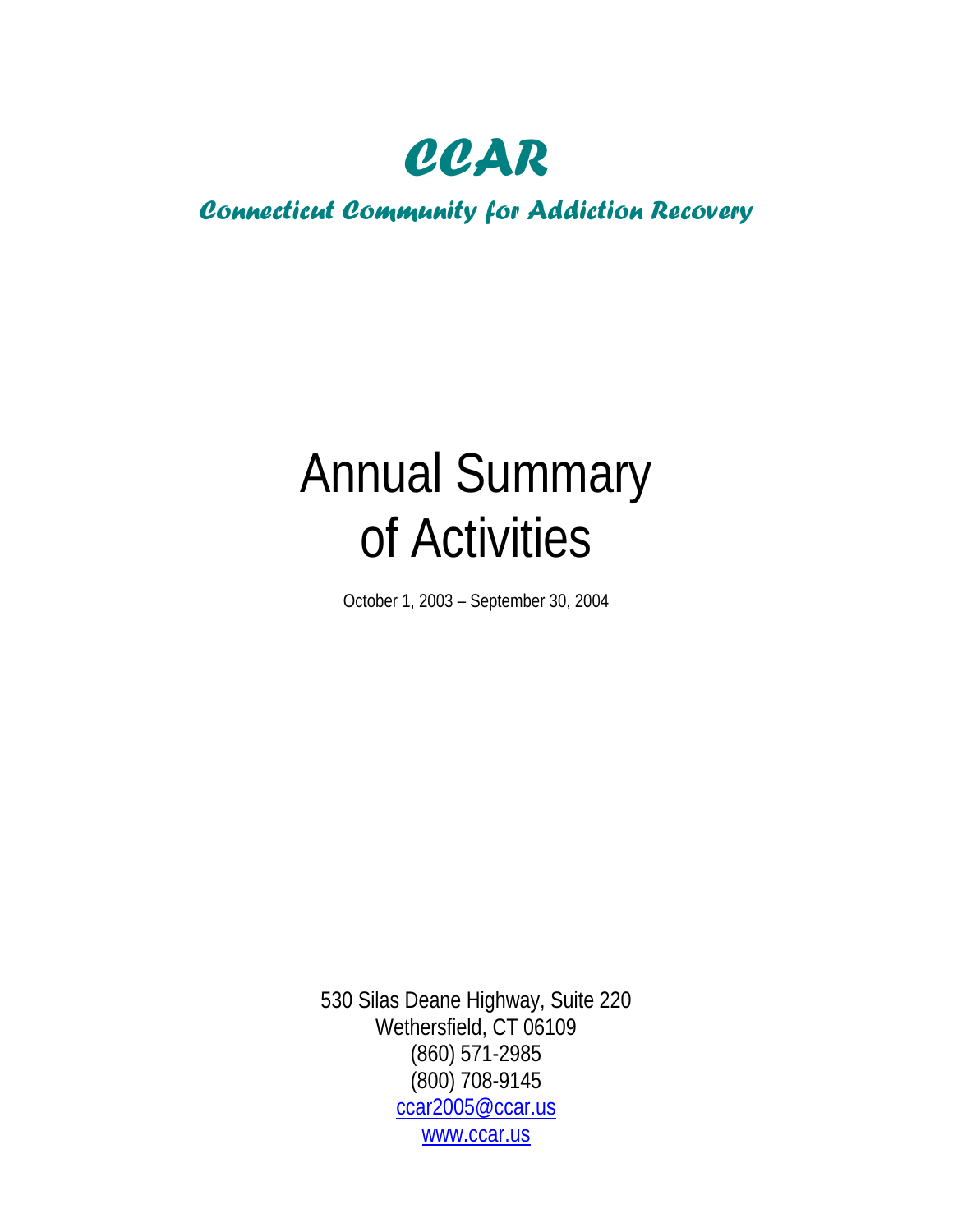## **TABLE OF CONTENTS**

| RCSP Grant: Provision of Peer-to-Peer Recovery Support Services 1 |
|-------------------------------------------------------------------|
|                                                                   |
|                                                                   |
|                                                                   |
|                                                                   |
|                                                                   |
|                                                                   |
|                                                                   |
|                                                                   |
|                                                                   |
|                                                                   |
|                                                                   |
|                                                                   |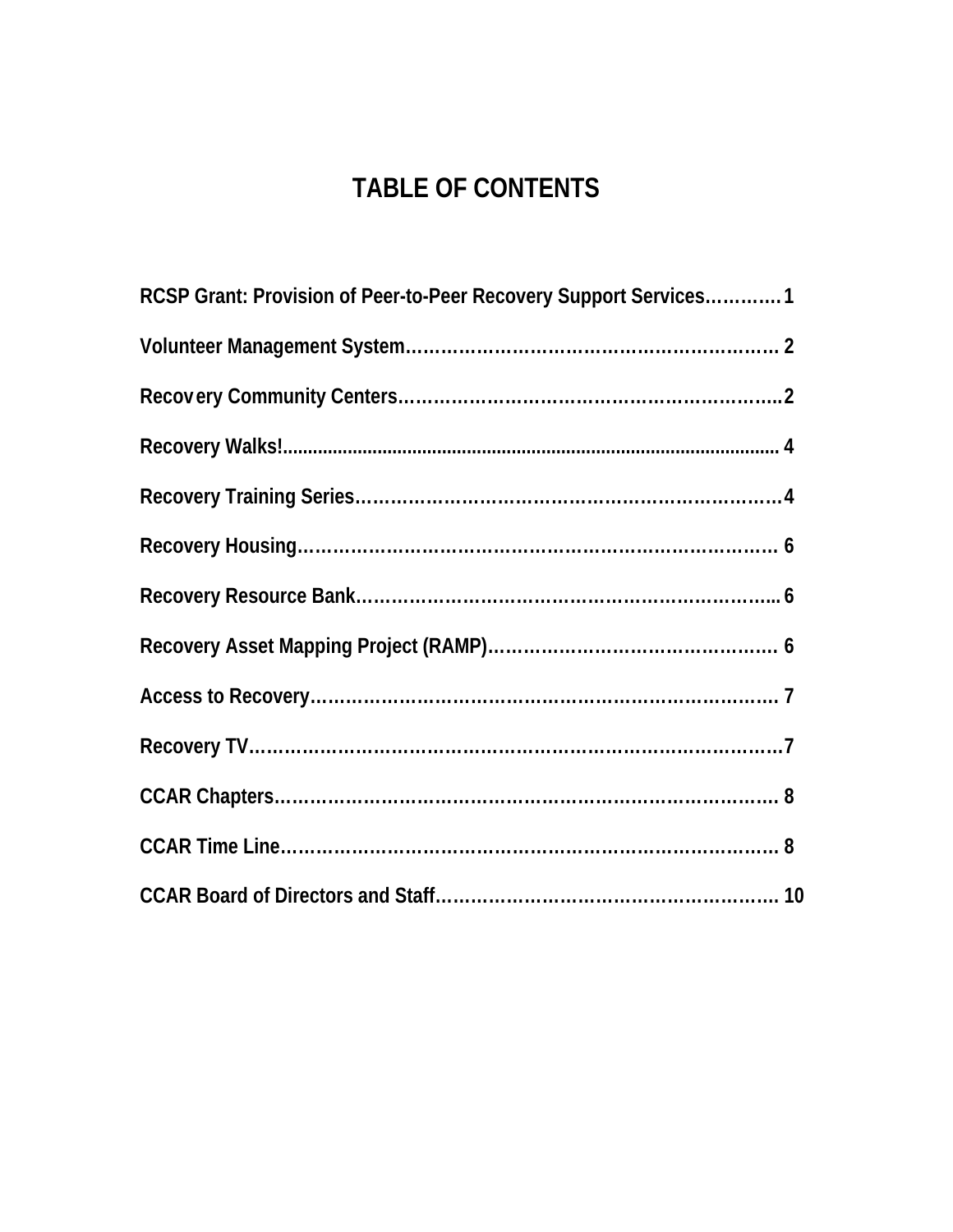## **RCSP Grant: Provision of Peer-to-Peer Recovery Support Services**

September 2004 brought excellent news to CCAR - we were honored that our Recovery Community Services Program (RCSP) grant submission was awarded funding from the Center for Substance Abuse Treatment (CSAT), a division of the Substance Abuse and Mental Health Services Administration. CCAR, and White Bison, are the only two of 18 original grantees that received a Track III award. What follows is the Abstract from our application.

CCAR, a 501(c)(3) Recovery Community Organization, will provide a variety of effective peer-topeer recovery support services that address the needs of local recovery communities. We will build "recovery capital"—individual, relational and community resources that promote recovery. To have maximum impact and to be exemplary stewards of our resources, we will take a capacityfocused, developmental approach. The main components of our project are to:

- Draw on our extensive recovery community organizing and mobilizing experience and build our capacity delivering an array of peer-to-peer recovery support services,
- Maintain the highly effective Windham Recovery Community Center model, and replicate it in eight other communities and to;
- Honor local recovery cultures and characteristics while developing specific action plans unique to each new Center as it develops.

Over the years as an original RCSP grantee in 1998, CCAR has become the authentic recovery voice in Connecticut and holds the trust of the entire recovery community. CCAR has secured solid credibility with policymakers, providers, families and other stakeholders statewide, so recovery is a player at the service planning table. CCAR has been able to rethink its infrastructure, entire leadership approach and community mobilization framework to be ready for sustaining peerto-peer recovery support services. And CCAR has developed the relationships and partnerships to lead a peer community collaborative well.

The story of the Windham Recovery Community Center (WRCC) and the town's transformation from "Heroin Town to Recovery Town" shows how CCAR organized and mobilized a local recovery community, and how one recovery community took it upon itself to provide peer-to-peer recovery support. The WRCC owes its existence to the voices, concerns, ideas and solutions from the local recovery community. There is a critical need to have a physical presence in local communities that brings a recovery perspective. Individuals and families can go to the Center for information, education, support and resources. The Center is a safe and welcoming place to visit, to get recovery resources, training, education, support. Maybe have a simple cup of coffee with other recovering people, maybe find a shoulder to lean and cry on. The array and mix of services delivered from this Center is impressive, and continues to grow. Replicating this model eight more times over the four year grant period will dramatically increase the number, range and availability of peer-to-peer recovery support services.

In the first year of our grant (September 2004-September 2005), the peer-to-peer recovery support services model will reach a minimum of 370 men and women. As we build capacity through Center development we estimate that in Year 2 we'll reach 570, Year 3 – 820 and Year 4 -1150. The grand total of 2900 men and women targeted over the grant cycle reflects activity in nine fullyoperational Recovery Community Centers strategically located across the state.

#### **Volunteer Management System**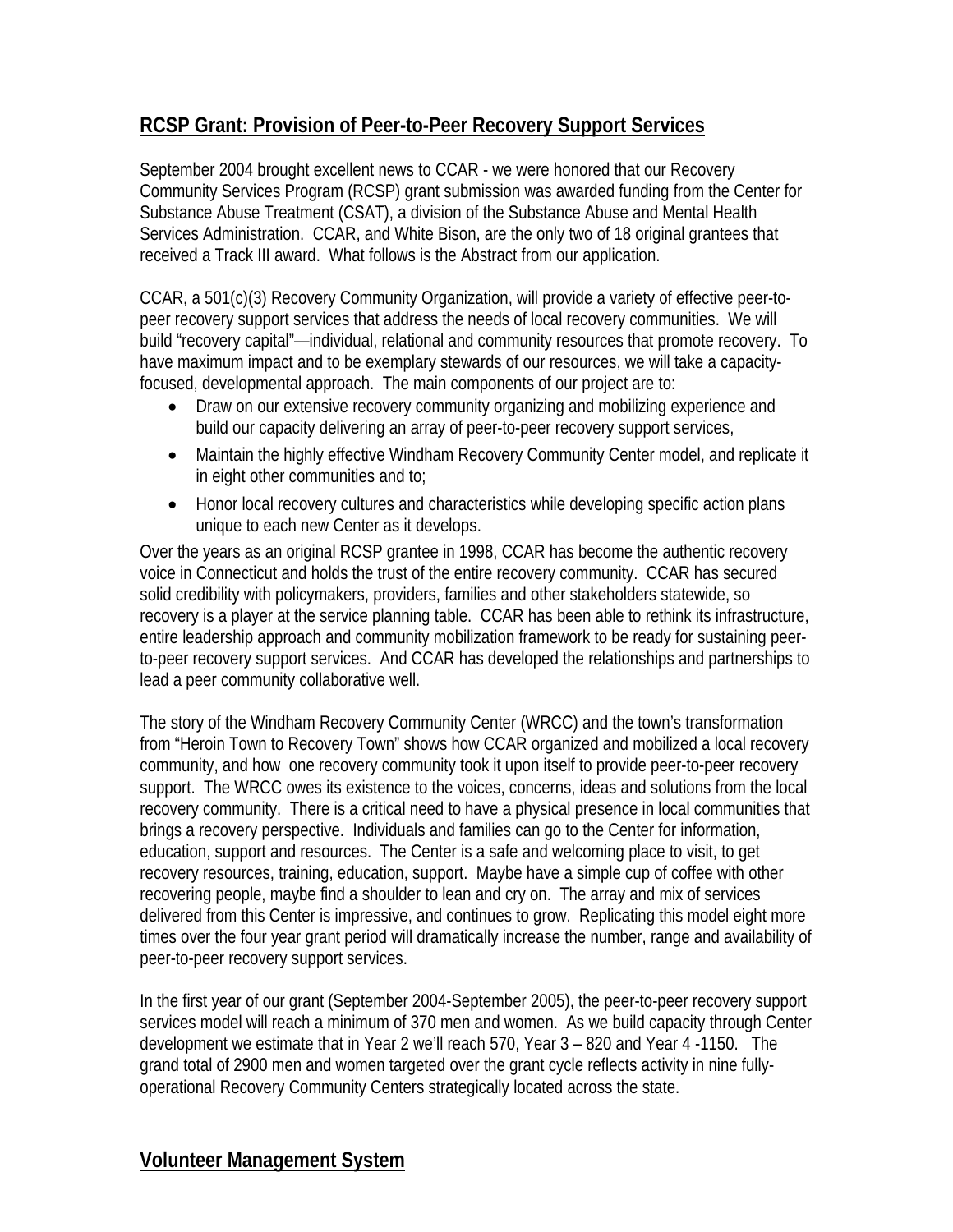CCAR knows the power of one person reaching out to another. It happens in the recovery community all the time. Keeping with the theme of organizing our ability to care, and to add formality, legitimacy and integrity to our peer-to-peer services, CCAR has worked with two extremely knowledgeable consultants in the field of Volunteer Program Development and Management, Volunteer Administration and Workforce Engagement that have over fifty years combined experience. They have helped us develop a Volunteer Management System. The scope of the project included:

- Developing a Volunteer Management System to successfully recruit, screen, orient, train and maintain the formal volunteer program essential to CCAR's mission
- Collaborating with Connecticut Assets Network and Rapid Exposure to design software to track and quantify volunteer contributions and outcome measurements (persons served and benefits derived)
- Developing a risk management system that maximizes CCAR's ability to use volunteers effectively
- Training selected staff and volunteers to implement, maintain and evaluate many phases of our system

As a result, CCAR has in place a Volunteer Management System that can be rolled out in Recovery Community Centers as they are developed throughout the state.

## **Recovery Community Centers**

CCAR's award from CSAT's Recovery Community Services Program (RCSP) for peer-to-peer recovery support services will *partially fund* eight new Recovery Community Centers (RCCs) after four years. This network will give recovery a powerful presence throughout the state. RCCs will be modeled after our Windham Recovery Community Center, which has already become more successful than we could have imagined. The story of the Windham Recovery Community Center and the town's transformation from Heroin Town to Recovery Town shows how CCAR has organized and mobilized a local recovery community. In a short time, the Windham Recovery Community Center has become a model worth replicating.

Our Recovery Community Centers will be hope-filled, nurturing environments where recovery thrives and places from which to effectively organize, access and deliver an array of peer-to-peer support services. Through our experience with the Windham Recovery Community Center, we know that having a visible, prominent location makes it easier for people to drop in and ask for help. By being openly visible, the RCC helps reduce stigma associated with addiction and recovery and in turn "softens" the community for those initiating recovery. People walking into an RCC will be embraced, inspired and filled with hope from the trained staff and volunteers running the RCC and the other people who use it. Our RCCs will deliver a wide variety of individually tailored, culturally competent, peer-to-peer recovery support services.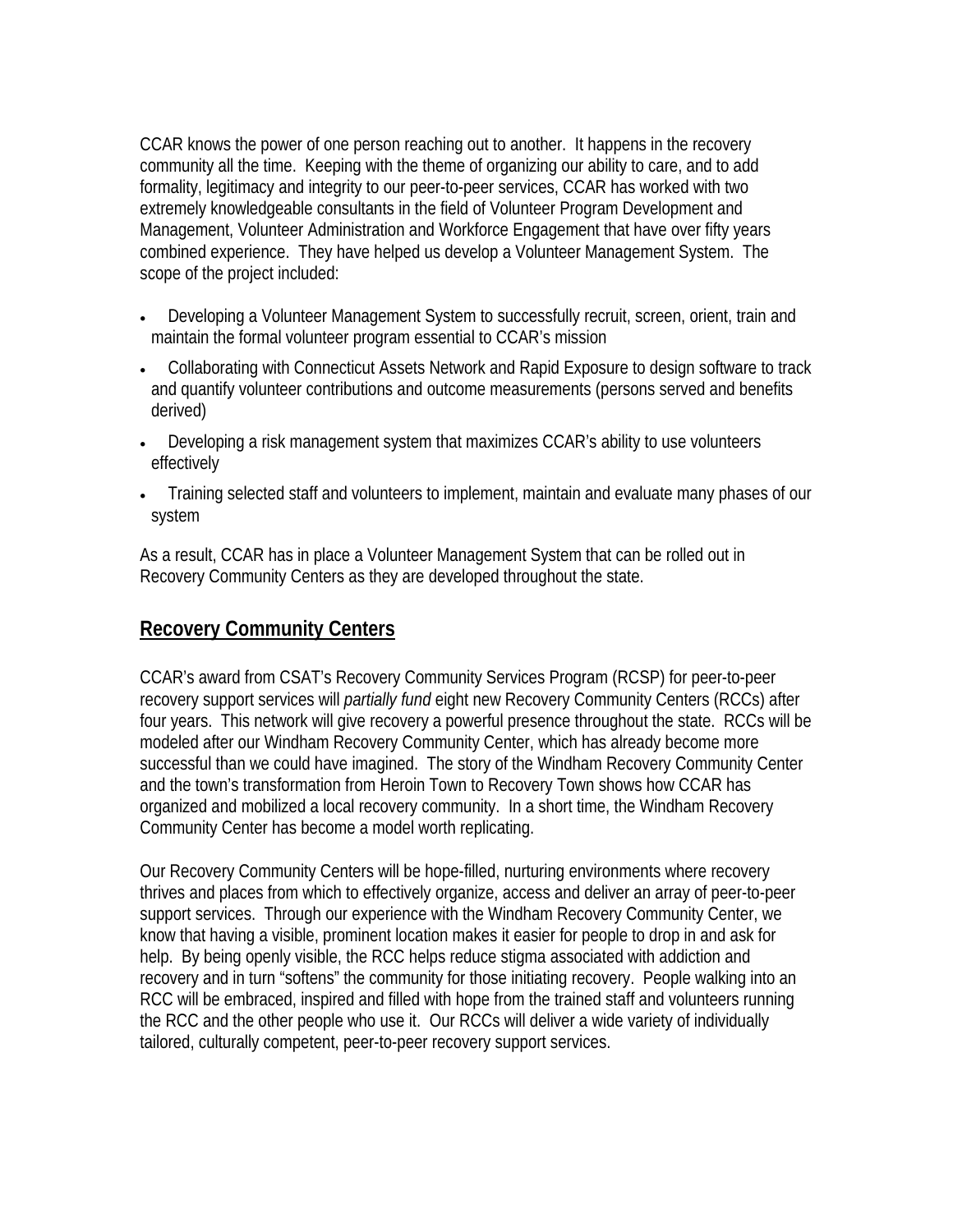#### *The Case for Recovery Community Centers*

Since RCCs are a major component of our four-year plan, we have pulled from our latest quarterly report to CSAT the activity that occurred in the Windham Recovery Community Center from July 1, 2004 – September 30, 2004. Imagine this activity multiplied nine times! With even more enhancements!

During the quarter noted above, more than 1830 people came to the Windham Recovery Community Center either to attend a meeting, work on the computers, find out about resources or find comfort and safety with others living the same way. Each week the Windham Recovery Community Center hosts 4 recovery meetings, a family support group and an NA meeting. 17 members have donated 212 hours of volunteer time.

Since August, the WRCC helped 5 more people into detox. One of these incidents is described by WRCC Director Diane Potvin, "We had a pretty serious issue when someone called for help. Two others and I went to his house, found him in need of serious medical help and called an ambulance and got him to the emergency room. From there, he was Life-Starred to Hartford Hospital and stayed there for three weeks where he detoxed and dealt with many health issues. After we tried to help his cats (they both died) and overcame flea infestation, the man has now been sober for 7 weeks and attends recovery meetings here. I do not think however, I will be going to anyone else's house because I bit off more than I could chew, personally."

Members met at the WRCC to make posters for and march in the July 4th Boom Box Parade representing the recovery community. One of the treatment centers allowed their clients to walk if they chose to and a couple of them had a spiritual experience. Some of them, as they walked were aware that spectators were rooting for them saying, "Congratulations!" and "Way to go!" The event was on TV a few times and the commentators were very gracious to CCAR and recovery as people in recovery walked by their station.

The WRCC applied for and won a \$2000 grant to host a Woman's Recovery Retreat. They held 5 planning meetings, with several of the participants indicating this was their first time involved in this kind of planning process. The retreat was held October 15 – 17, 2004 in the Berkshires. The WRCC is seriously looking into sustainability. They established a fundraising committee and held 2 meetings.

Positive Faces, a local cable television show produced by the WRCC, aired 6 hour-long episodes on recovery. The show, in its 3<sup>rd</sup> year of production, has experienced ever-increasing popularity. This show is serving as a model for other cable television shows throughout Connecticut, for example Recovery Speaks in New Haven.

The WRCC agreed to host the local NA group that needed a place to hold their meeting. The NA group has been meeting since late August and attendance, with 45-50 people attending each meeting. To date all seems to be going well; NA members are very appreciative of such a nice place to come to.

Another incident that Diane reports, "One of our WRCC members relapsed and had not come to a CCAR chapter meeting for a few months. She later died in a car accident, (she was not driving) and the WRCC hosted many impromptu meetings to let people deal with the loss of someone that had meant so much to the recovery community for 8 years. We also hosted a memorial service for her to allow people a time to celebrate her life in recovery. This truly meant a lot to her family and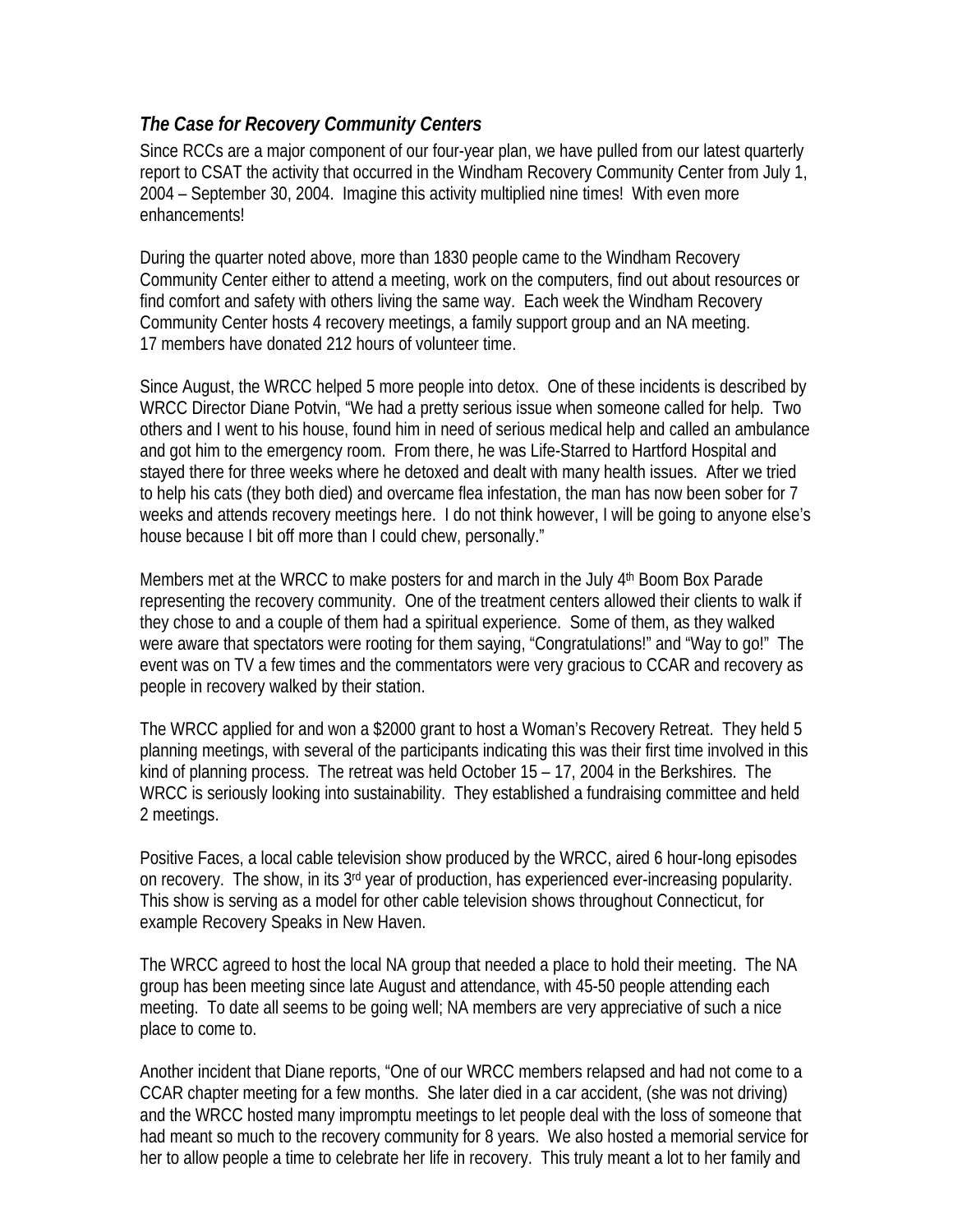friends, with people coming up to me on many occasions telling me, "Thank you, thank you so much." I needed to remember all the lives she touched and the people she helped. This was so positive." We also had someone else relapse and while driving had an accident and we offered the same for her. Her husband called the Center to say "thank you." Me, personally, I believe that having the Center here was a blessing for the whole community…we were here to support each other and ourselves and for this I am grateful."

#### **Recovery Walks!**



Mary Arsenault is this year's grand prizewinner of a Dell Computer for raising the most money as an individual for Recovery Walks! 2004

CCAR continues with its successful walks with Recovery Walks! 2004 held on Sunday, September 19th at Hartford's Bushnell Park. Despite the dreary forecast anticipated due to Hurricane Ivan, the weather subsided, the sun warmed our spirits and our hearts and the people came. The entertainment, food, music, bounce houses, magicians were great. We provided 20 buses from across the State of Connecticut allowing residents from 45 residential programs to participate and witness the healing power of recovery. There were

an estimated 3800 participants (persons in recovery, family members, friends and allies) who walked for Recovery. We had at least 75 volunteers that contributed their time and energy to make this celebration a success. They registered 737 people, received 55 CCAR membership forms, and surveyed 380 people."

## **Recovery Training Series**

As a result of focus group input, CCAR launched its Recovery Training Series in May 2003 and finished the first phase in June 2004. A refreshing way to look at the Recovery Training Series, a peer recovery support service, is to think of it in terms of 'building recovery capital" as defined earlier. We have come to believe that CCAR is indeed, building recovery capital; people ARE learning; about themselves, about their relationships, about the community of which they are a part. CCAR is impressed and enthusiastic about the recovery community's response to our Recovery Training Series. We know our GPRA (Government Performance and Results Act) data supports our perception. Here are descriptions of the 2-hour training courses offered this past year:

#### *Getting Comfortable: The Nuts & Bolts of Health Relationships in Recovery*

This training is designed as an overview to provide some basic concepts, generates remarkable comments and the discussion is consistently honest, humorous, enthusiastic and at other times, serious. Very important changes happen in recovery. As we progress many of us learn we need to be patient when it comes to getting comfortable with healthy relationships. The heart, the hope and the power of recovery are about learning to take care of ourselves during the process of initiating and forming relationships. This training focused on developing skills such as learning to look for what is good for us, taking it slow, learning to enjoy and get comfortable with healthy relationships, and removing ourselves quickly from dysfunctional ones. This training was about being open to the lessons recovery.

#### *Organized Religion & 12-Step Recovery: Friends or Foes?*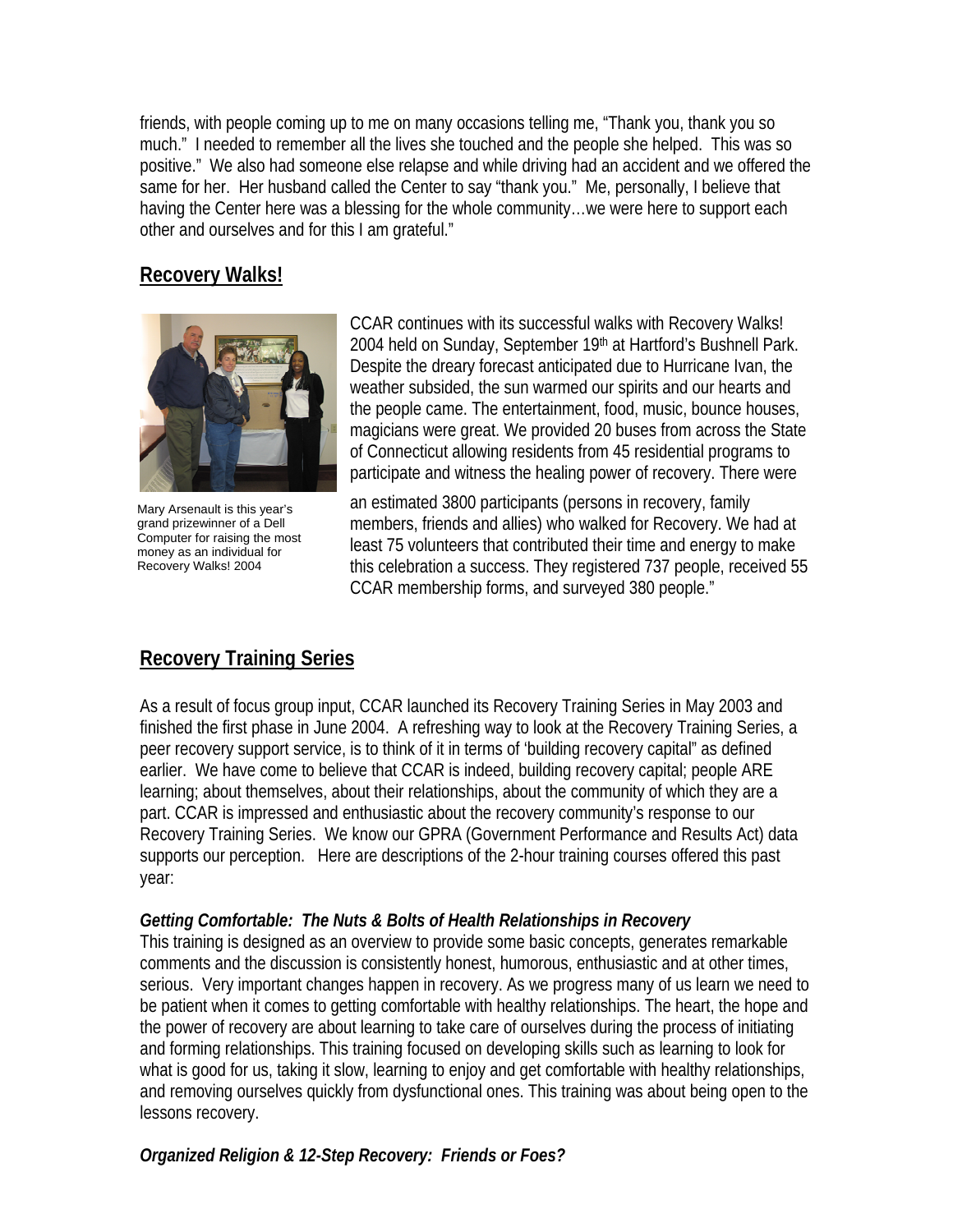This training brought two perspectives together that otherwise would rarely associate. In an established safe environment, honest open discussions thrive and we have seen personal epiphanies over and over. By expanding people's concepts of recovery, by people demonstrating different pathways to sustained recovery, we are increasing awareness and acceptance while helping to reduce internal stigma.

#### *Celebrating Recovery: Many Voices, Many Cultures, Many Journeys*

"The joy is in the journey" is a phrase often heard among people in recovery. First and foremost, this session is about celebrating the life giving and life affirming dimensions of recovery. The course acknowledges and explores that people celebrate recovery differently given their own background, journey and culture. By defining culture and discussing components of culture we began the process of appreciating these differences. This experience deepened with the use of storytelling rejoicing in the different ways we celebrate recovery

#### *Public Speaking: It Can Actually Be Fun!*

Year after year, public speaking is ranked as America's number one fear. Many of us realize, however, that we would like to become better public speakers as we put a voice and a face to recovery. This session explored the components of successful public speaking. Topics included tips for success, common mistakes and strategies for overcoming them, designing a format for presentations and the use of storytelling.

#### *The Next Steps: Petitions for Pardon*

This training offers a lot of information; some indicated they were saddened, frustrated and disappointed at how cumbersome the pardon process is in Connecticut. Some even wanted to begin advocating for changing the process. Most wanted to get started right away and begin working on their application. This training is intended for people who want to learn about the petition for pardon process in the State of Connecticut. It is intended for Non-Inmate potential petitioners and/or their supporters and provides a hands-on overview and walkthrough of the eligibility requirements. The actual form and affidavit is made available and an individual next step action plan is completed to guide participants through the process

#### *Healing Community: Connecting with Recovery Options*

Participants learned about Infoline, the different avenues people took to reach recovery and how to connect with local recovery resources. A lot of resource information was available and participants were comfortable in sharing their resources.

#### *From Isolation to Transformation: Supporting Women's Recovery Issues*

This training is intended for people who want to expand or improve the level of support that exists for women who are struggling with addiction and/or engaged in a recovery process. In this era of competition for scarce resources, individual and community recovery support efforts sensitive to the unique needs of women are needed. This session examines the effects of stereotypes, our own beliefs about women and addiction, factors that isolate women and pose barriers for access to services, recent changes in roles and the risks and benefits of women reaching out to other women.

#### **Recovery Housing**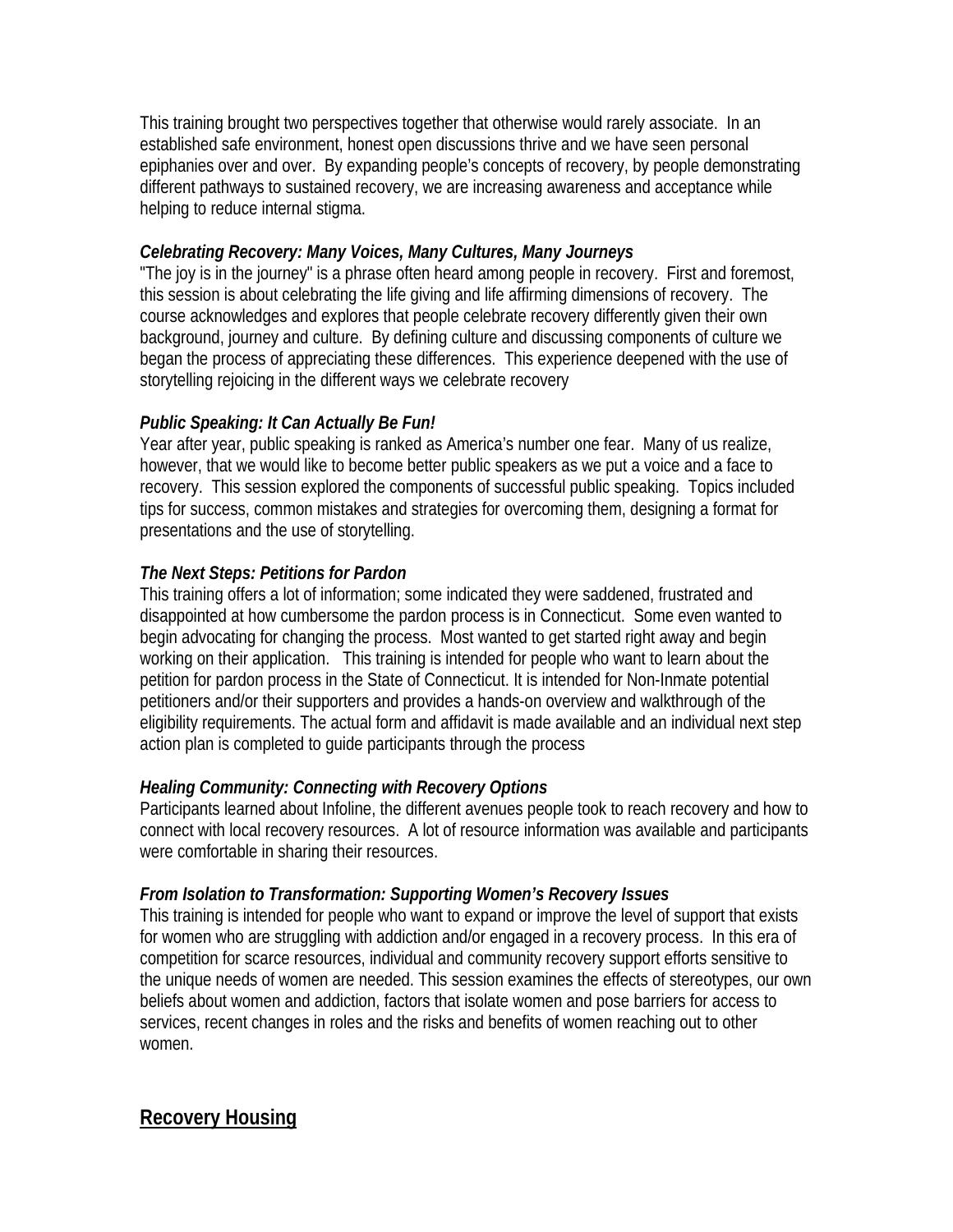CCAR received word that we would receive funding from DMHAS to work with the recovery houses in Connecticut. In October 2004, CCAR hired a staff person, Cheryle Pacapelli, to coordinate and improve supportive housing in Connecticut. Cheryle has experience in the development and management of recovery houses and will provide the following services:

- Inventory recovery housing in the state
- Help to organize a group of interested recovery house managers to form regional or statewide organizations and/or coalitions
- Assist in setting minimum standards of requirements to open and operate recovery houses in order that they could help monitor themselves
- Hold periodic meetings to help facilitate managers getting to know each other and to share ideas
- Provide technical assistance and training to persons interested in starting up new recovery houses such as dealing with zoning restrictions, NIMBY (Not In My Back Yard), legal issues, etc.

As we look to open more Recovery Centers we feel this access to quality, recovery housing will be a tremendous peer service that we could offer those initiating and maintaining recovery.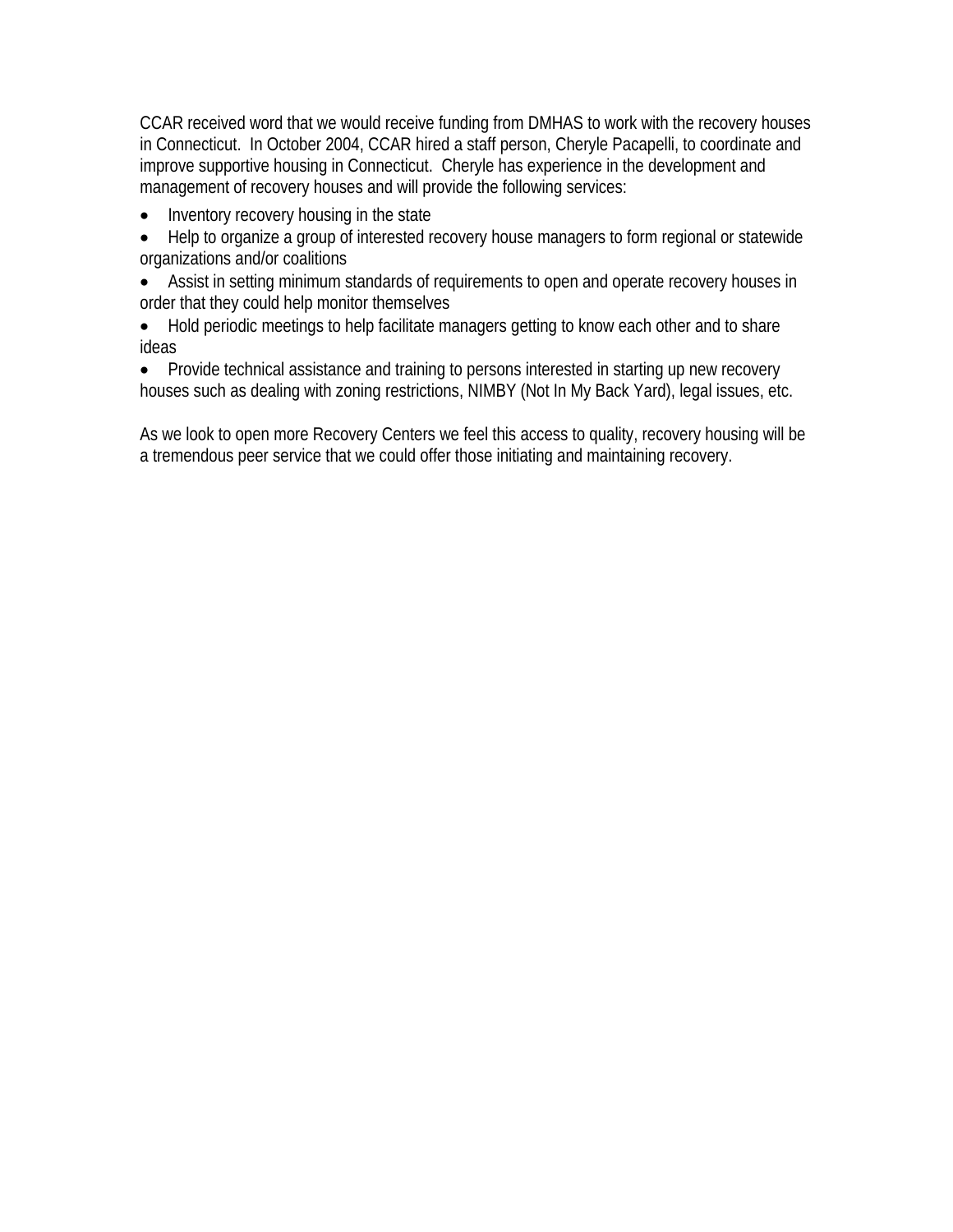#### **Recovery Resource Bank**

 *"Every single person has capacities, abilities and gifts. Living a good life depends on whether those capacities can be used, abilities expressed and gifts given. If they are, the person will be valued, feel powerful and well-connected to the people around them. And the community around the person will be more powerful because of the contribution the person is making."* --McKnight and Kretzmann, 1993.

CCAR is working with the Connecticut Assets Network and Rapid Exposure to develop a comprehensive, cutting edge, web-based Recovery Resource Bank. Imagine all types of recovery support services at your fingertips! Since, the data is web-based all our RCCs would have access. This innovative database is fluid, dynamic and easily updated and has an incredible geo-mapping feature.

With its partners, CCAR will leverage, enhance and augment existing, but incomplete, directories and databases of recovery community assets. For example as mentioned above, CCAR has recently hired a Recovery Housing Coordinator who has two main job functions – to put together the recovery housing database and to work on establishing a housing coalition that will work on standards for their own group. We can picture a Recovery Housing database similar to a real estate listing complete with on-line photos of the house, recovery information about that house things like number of beds, rent, type of recovery support (AA, NA, Christian, etc.). "Virtual" tours and up to the minute availability of beds are in later phases of our development.

## **Recovery Asset Mapping Project (RAMP)**

As referred to above, CCAR, in collaboration with Connecticut Assets Network has put together an innovative Recovery Assets Mapping Project (RAMP). With this project we will take the first step on a journey of discovery, connection and transformation not only for the local recovery community but for the entire community as well. We will discover resources and build capacity by organizing our "ability to care," thus working smarter, not harder. This project, based on the work of Kretzman and McKnight, puts technology at the service of human and community development, where supportive relationship building is the driving force behind everything we do.

Currently, the Windham Recovery Community Center has taken on this project and has worked through the "discovery" phase. WRCC volunteers have conducted over 400 face-to-face surveys that captured the needs and concerns of individuals and organizations along with their skills, resources and opportunities. Through two surveys – one for individuals and one for organizations we have developed a comprehensive picture of both needs and resources within Windham.

WRCC's "connection" is underway; survey information is being entered into the Recovery Resource Bank, an interactive web-based database complete with a leading edge geo-mapping feature. This database allows us to match people's needs with individual and community resources, viewing them in layers on the geo-maps. Having this information, and being able to manage it, will greatly assist us in developing meaningful peer-to-peer recovery support services.

The "transformation" phase is where Windham neighborhoods can experience social entrepreneurship. With the Recovery Resource Bank, they will now have some leverage. Imagine the recovery community being a force for positive change in the community at large. At a recent RAMP leadership meeting, a person in recovery summed up this way: "Imagine the problem child becoming the savior of the town!"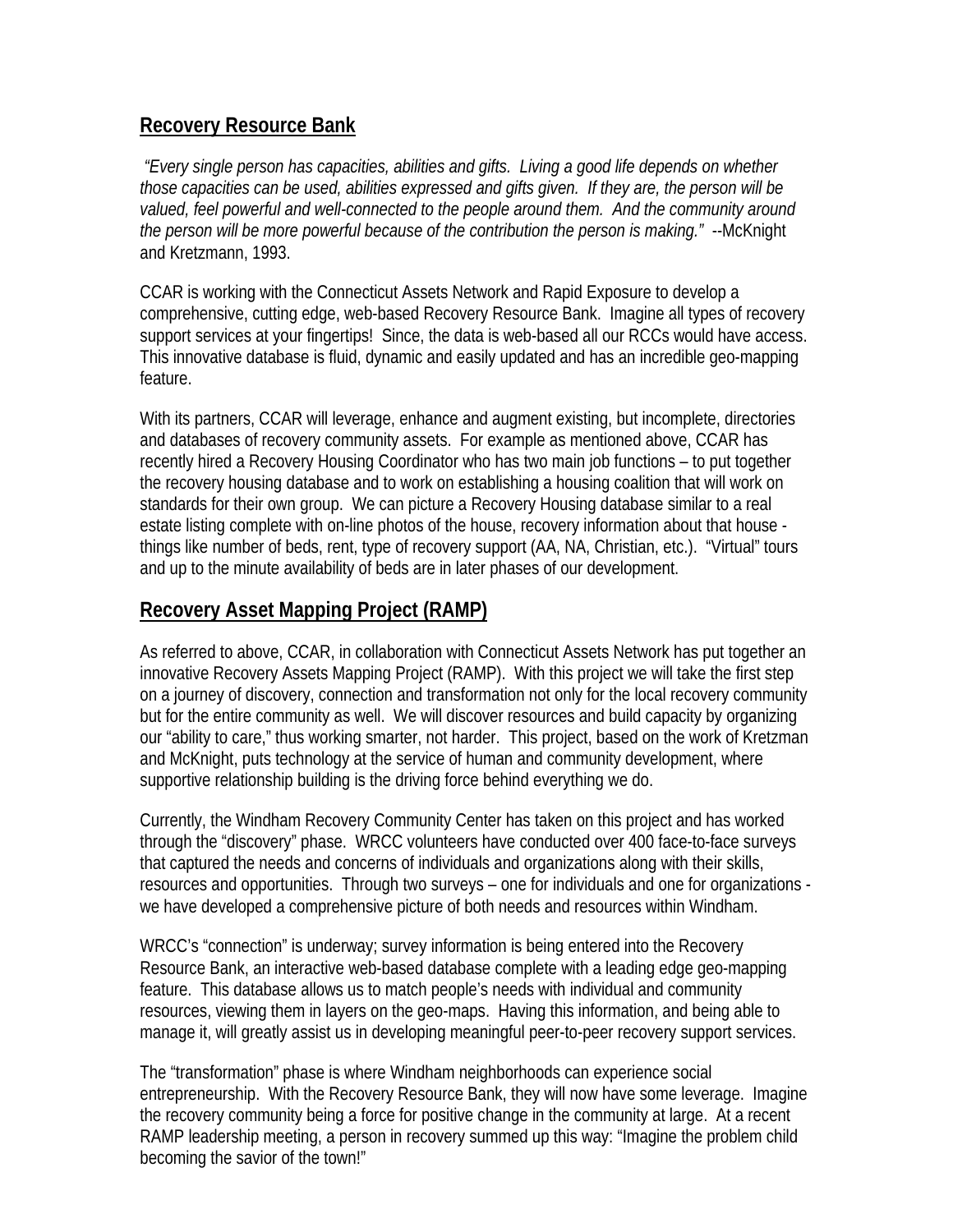By piloting this project in a Recovery Community Organization, we will be able to illustrate its tremendous potential. Each area where assets are mapped will bring to that area's Recovery Resource Bank richness in culture and diversity and creative solutions previously unknown. By being involved, people in recovery have an opportunity to give back, enhance their own recovery, and build recovery capital.

## **Access to Recovery**

In the summer of 2004 Connecticut received notice that they had submitted a successful bid for the Access to Recovery funding. CCAR was a key contributor to this application. Charles Curie, Administrator SAMHSA visited Connecticut to give the "golf check" to the Governor. Phil Valentine, as Executive Director, was invited to this press conference, was invited to say a few words and subsequently interviewed by a major television station that aired the clip on the evening news. CCAR was also involved with two "think tank" meetings as the state began to work on implementing the program. A key component of the state's award is the provision of recovery support services; CCAR is hopeful to have a significant role.

#### **Recovery TV**

"Positive Faces" is into its third successful year of production in Windham. This live public access show hosted and produced by Windham CCAR chapter members and Diane Potvin continues to have a major positive impact in showing recovery is alive and well in that part of the state. The show has been a major asset in building the recovery community organization in Windham, as well as gaining support for recovery initiatives. CCAR members and Terri Ferraro continue to produce and host the monthly "Recovery Speaks!" television show at Citizen's Television (CTV/Public Access) in New Haven. Many persons in the New Haven Community are calling in to participate in this live show. Felix Rivera in Hartford has also begun training and hopes to air Hartford's first show in January 2005.

## **CCAR Chapters**

#### **Bridgeport / Norwalk Chapters:**

Peer Services Coordinator Michael Askew organizes and facilitates these Chapters. The Bridgeport Chapter meets the 3<sup>rd</sup> Tuesday of each month at the Burroughs Community Center, 2470 Fairfield Avenue from 7:00 to 8:30 p.m. The Norwalk Chapters meets the 2<sup>nd</sup> Wednesday of each month at N.E.O.N., 98 south Main Street from 6:30 to 8:00 p.m.

CCAR put an innovative approach into place with the hiring of part time Peer Services Coordinators for the following chapters.

#### **Hartford Chapter:**

Peer Services Coordinator Felix Rivera organizes and facilitates the Hartford Chapter part-time which meets the last Wednesday of each month at the Kelvin Anderson Center, 2621 Main Street from 6:30 to 8:00 p.m.

#### **New London Chapter:**

The New London Chapter was formerly under Diane Potvin's jurisdiction; however it was decided that Diane needed to devote all her time to the Windham Recovery Community Center. Kimberly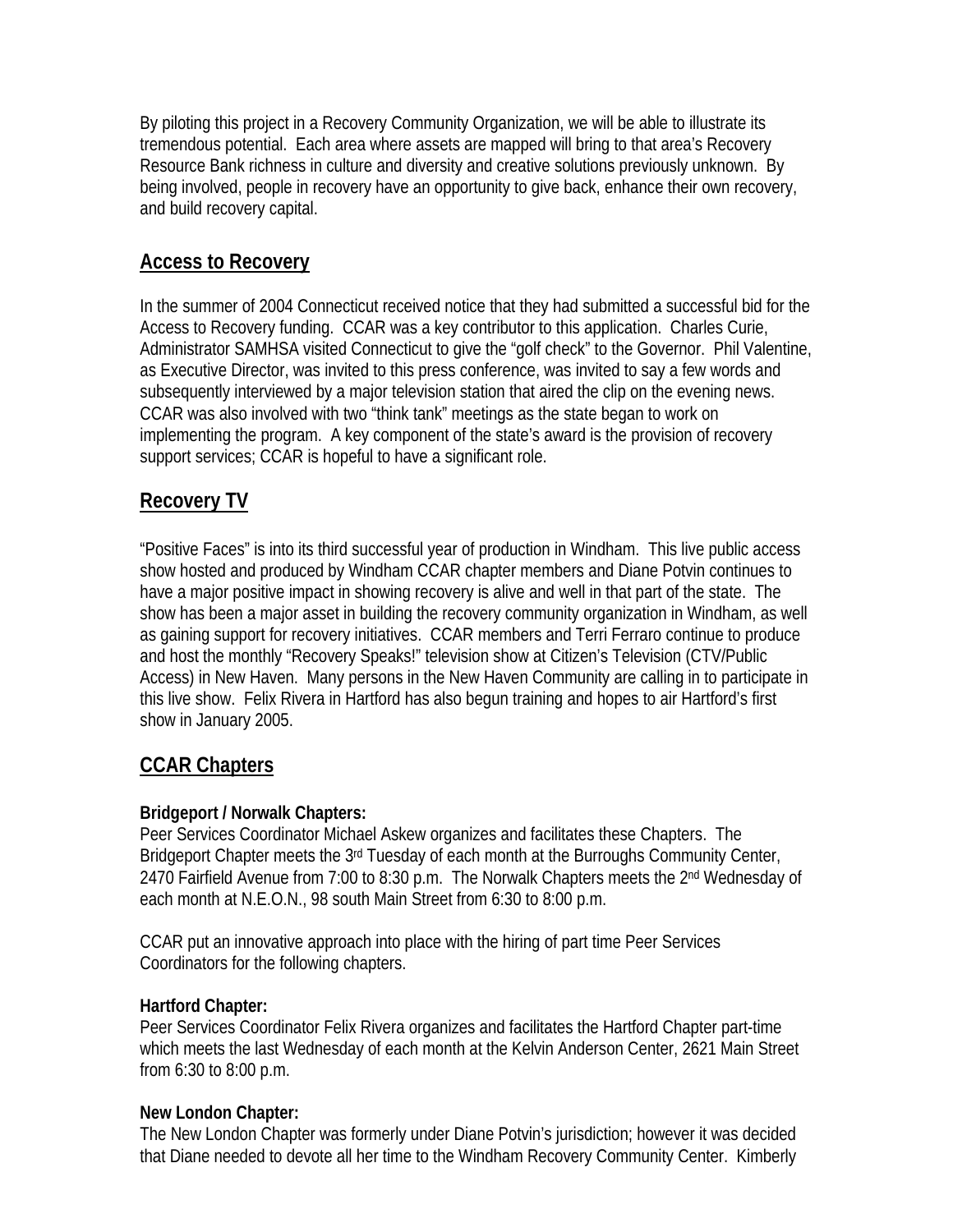Turner-Haugabook was hired as Peer Services Coordinator for the New London Chapter. In addition to those duties, Kim also became the part-time Recovery Walks! Coordinator and Volunteer Coordinator working with John Shea.

#### **New Haven Chapter:**

Peer Services Coordinator Terrianne Ferraro organizes and facilities the New Haven Chapter parttime which meets the third Thursday of each month at The Consortium, 205 Whitney Avenue from 7:00 to 8:30 p.m.

## **CCAR Time Line**

| <b>CCAR's Organizing and Mobilizing Expertise</b> |                                                                                                                      |  |  |
|---------------------------------------------------|----------------------------------------------------------------------------------------------------------------------|--|--|
| 1997                                              | CCAR holds Connecticut's first Recovering Community Organization meeting                                             |  |  |
| 1998                                              | Connecticut Community for Addiction Recovery officially named                                                        |  |  |
|                                                   | 5 founding members spoke at statewide CT Department of Mental Health and Addiction<br>$\bullet$                      |  |  |
|                                                   | Services (DMHAS) conference, publicly for the first time putting a face on recovery,                                 |  |  |
|                                                   | resulting in initial funding from DMHAS                                                                              |  |  |
|                                                   | Mailing list topped 100<br>$\bullet$                                                                                 |  |  |
|                                                   | Awarded an original CSAT Recovery Community Support Program (RCSP) grant<br>$\bullet$                                |  |  |
|                                                   | Awarded funding from DMHAS<br>$\bullet$                                                                              |  |  |
| 1999                                              | 60 members attended 1 <sup>st</sup> Legislative Day at State Capitol<br>$\bullet$                                    |  |  |
|                                                   | 1 <sup>st</sup> Board of Directors meeting held<br>$\bullet$                                                         |  |  |
|                                                   | 15 members spoke at CSAT Public Hearing in Hartford "Changing Conversation, A<br>$\bullet$                           |  |  |
|                                                   | National Plan to Improve Substance Abuse Treatment"                                                                  |  |  |
|                                                   | 140 attended CCAR Conference" In Celebration of Recovery!"<br>$\bullet$                                              |  |  |
|                                                   | 1 <sup>st</sup> video "Putting a Face on Recovery" released<br>$\bullet$                                             |  |  |
|                                                   | 5 people in recovery selected to serve on DMHAS State Advisory Board, 2 appointed by<br>$\bullet$                    |  |  |
|                                                   | Governor                                                                                                             |  |  |
|                                                   | Recovery Support Services Concept Paper submitted to CSAT for conference grant<br>$\bullet$                          |  |  |
| 2000                                              | Co-presented with Advocacy Unlimited, a mental health advocacy organization, on the<br>$\bullet$                     |  |  |
|                                                   | "Recovery Basic Premises and Recovery Core Values" (Note: these values ultimately                                    |  |  |
|                                                   | served as the basis for the DMHAS Recovery-Oriented System of Care)                                                  |  |  |
|                                                   | Hosted 2 <sup>nd</sup> Legislative Day, over 100 people attended<br>$\bullet$                                        |  |  |
|                                                   | Started "Legacies" support group for parents who had lost children to addiction<br>$\bullet$                         |  |  |
|                                                   | Hosted training - Racism of the Well-Intended, Slaying the Dragon<br>$\bullet$                                       |  |  |
|                                                   | 700 attended first annual Recovery Walks! at Bushnell Park in Hartford<br>$\bullet$                                  |  |  |
|                                                   | "Putting a Face on Recovery" video distributed to 700+<br>$\bullet$                                                  |  |  |
|                                                   | 1 <sup>st</sup> edition of The Recovery Herald newsletter published and distributed to 6500+<br>$\bullet$            |  |  |
|                                                   | 112 people attended 1 <sup>st</sup> Annual Meeting & Awards Dinner<br>٠                                              |  |  |
| 2001                                              | 1 <sup>st</sup> of 7 Chapters established giving CCAR local and regional presence<br>$\bullet$                       |  |  |
|                                                   | 200+ people attended 3 <sup>rd</sup> Legislative Day, 36 legislators sponsored the event with 3 talking<br>$\bullet$ |  |  |
|                                                   | about their own recovery                                                                                             |  |  |
|                                                   | Non-profit 501(c)3 status granted<br>$\bullet$                                                                       |  |  |
|                                                   | 10,000+ Recovery Posters distributed nationwide<br>$\bullet$                                                         |  |  |
|                                                   | Website www.ccar-recovery.org goes live<br>$\bullet$                                                                 |  |  |
|                                                   | "Putting a Face on Recovery" video updated; 2000+ distributed nationwide<br>$\bullet$                                |  |  |
|                                                   | Awarded CSAT Recovery Community Support Program (RCSP) Track II grant<br>$\bullet$                                   |  |  |
|                                                   | 2000+ participated in $2^{nd}$ Recovery Walks! held 5 days after terrorist attack of $9/11$<br>$\bullet$             |  |  |
| 2002                                              | 16 members testified at Informational Forum at the invitation by CT Legislature Judiciary<br>$\bullet$               |  |  |
|                                                   | Committee issues relating to felony conviction and sustained recovery                                                |  |  |
|                                                   | 200+ people attended CCAR's trauma/recovery forum "Recovery Speaks in the Shadow of<br>$\bullet$                     |  |  |
|                                                   | 9/11" in New London                                                                                                  |  |  |
|                                                   | Membership topped 2000                                                                                               |  |  |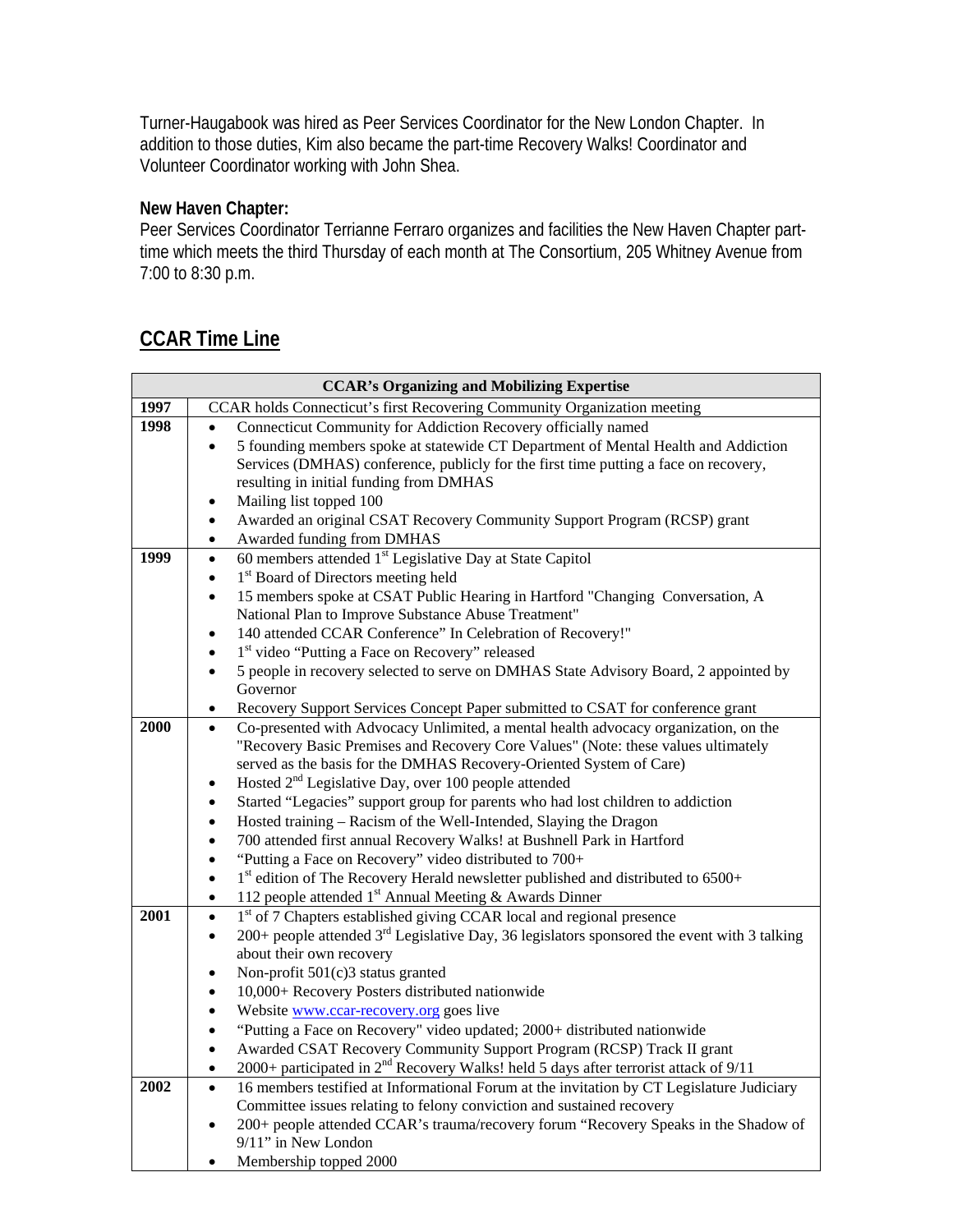| <b>CCAR's Organizing and Mobilizing Expertise</b> |                                                                                                     |  |  |  |
|---------------------------------------------------|-----------------------------------------------------------------------------------------------------|--|--|--|
|                                                   | $3000+$ participated in $3rd$ annual Recovery Walks! in Hartford<br>$\bullet$                       |  |  |  |
| 2003                                              | $200+$ attended $2nd$ trauma/recovery forum in Bridgeport                                           |  |  |  |
|                                                   | Code of Ethics established                                                                          |  |  |  |
|                                                   | Shifted successfully from Recovery Community Support Program to Recovery Community                  |  |  |  |
|                                                   | Services Program                                                                                    |  |  |  |
|                                                   | 1 <sup>st</sup> of 42 trainings in the "Recovery Training Series" delivered                         |  |  |  |
|                                                   | New video "Healing Power of Recover" completed<br>$\bullet$                                         |  |  |  |
|                                                   | 3000+ participated in 4 <sup>th</sup> annual Recovery Walks! in Hartford<br>$\bullet$               |  |  |  |
|                                                   | Staff invited to "Innovator's Meeting: Strategic Planning for Peer Recovery Support<br>$\bullet$    |  |  |  |
|                                                   | Services" SAMHSA/CSAT Access to Recovery (ATR) Program                                              |  |  |  |
|                                                   | First audit for year ending June 30, 2003 completed and earned a non-qualified opinion<br>$\bullet$ |  |  |  |
| 2004                                              | CCAR involved in development of state ATR proposal                                                  |  |  |  |
|                                                   | 200+ people attended Grand Opening of Windham Recovery Community Center                             |  |  |  |
|                                                   | First Family Support Group met in Windham Recovery Community Center<br>$\bullet$                    |  |  |  |
|                                                   | Transition of leadership to new Executive Director<br>$\bullet$                                     |  |  |  |
|                                                   | Executive Director Co-chairs state team with DMHAS Commissioner at National Policy<br>$\bullet$     |  |  |  |
|                                                   | Academy on Co-Occurring Mental Health and Substance Abuse Disorders                                 |  |  |  |
|                                                   | Formal Volunteer Program implemented                                                                |  |  |  |
|                                                   | Awarded CSAT Recovery Community Services Program (RCSP) Track III grant                             |  |  |  |